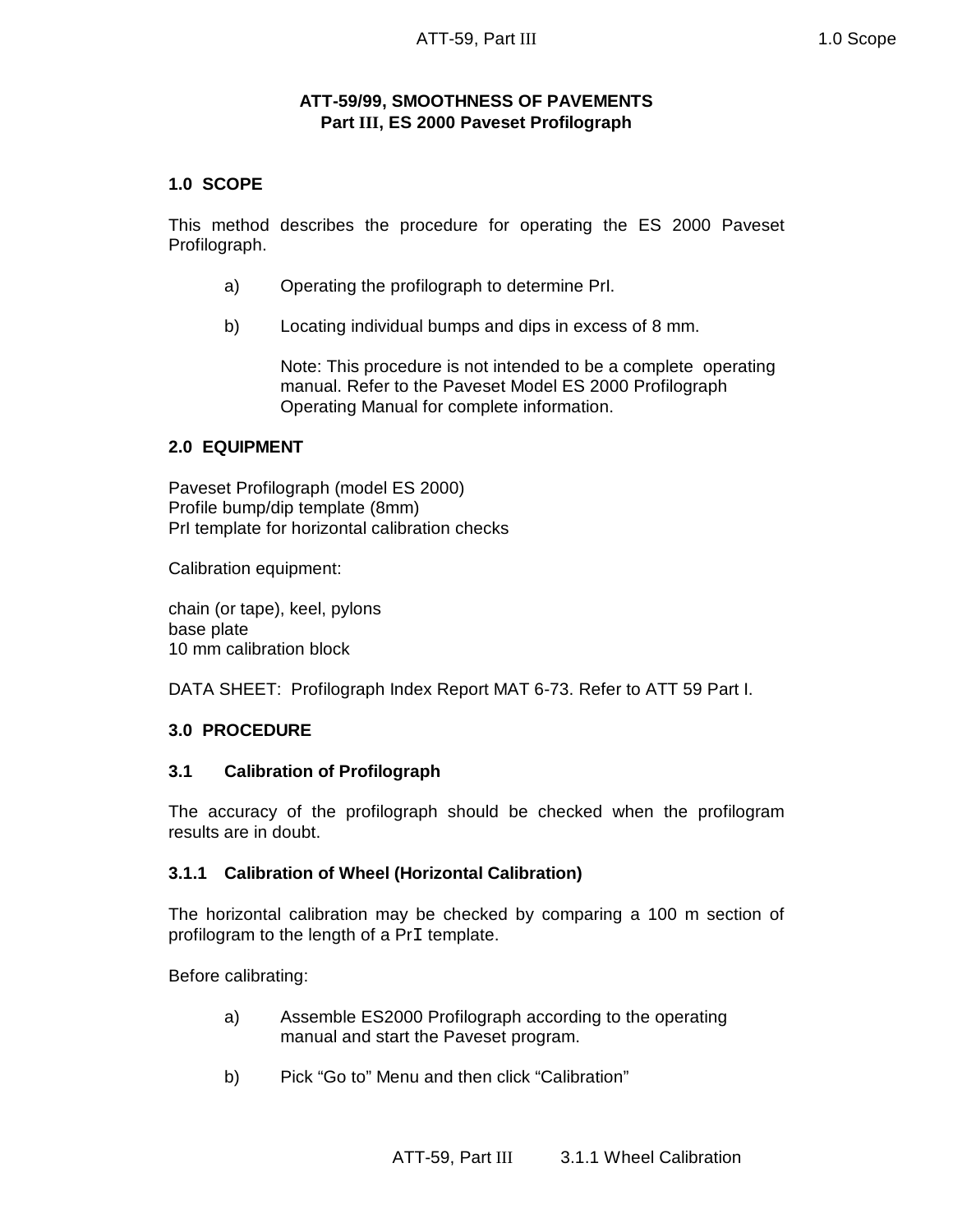- c) Check the diameter settings for the measuring wheel by clicking "Measuring Wheel". Initially, set the diameter of the Sensing wheel at 0.2m. As the profilograph is used, the diameter of the measuring wheel may change. The actual diameter must be determined using a trial section of known length and adjusting the diameter accordingly.
- 1. Choose a paved stretch of road (or parking lot), 100 m in length. Ensure the test section is relatively flat with good visibility for oncoming traffic from both directions.
- 2. Ensure that the current safety regulations are followed.
- 3. Use the keel to mark the starting point on the pavement. Place a pylon beside the mark as a reference while chaining.
- 4. Use the chain (or tape) to measure a straight line distance of 100 m, marking on the pavement intermediate reference points every 10 m.
- 5. Mark the end point with a keel and place a pylon beside the mark.
- 6. Run the profilograph to the end of the measured distance.
- 7. If the profilograph measures 102 metres or 2% error, you will need to adjust the wheel diameter as follows:

(diameter setting - (diameter setting X 0.02%))

- 8. Enter the new measuring wheel setting.
- 9. Run the measured distance again as a final check.

## **3.1.3 Calibration of Sensors(Vertical Calibration)**

- 1. Guide the assembled profilograph to a level stretch of pavement.
- 2. Pull the profilograph into position so all bogey wheels will be in their traveling position.
- 3. Click "Sensors". Calibrate either side by clicking the appropriate side and follow the directions on the screen as follows:
- 4. A window will appear showing the left and right sides.
- 5. Insert the base plate under the side in which you are calibrating.
- 6. Click "Proceed". Insert the 10 mm calibration block under the corresponding measuring wheel.
- 7. Type in "- 10", for the side that is calibrated. You must include the minus sign when calibrating.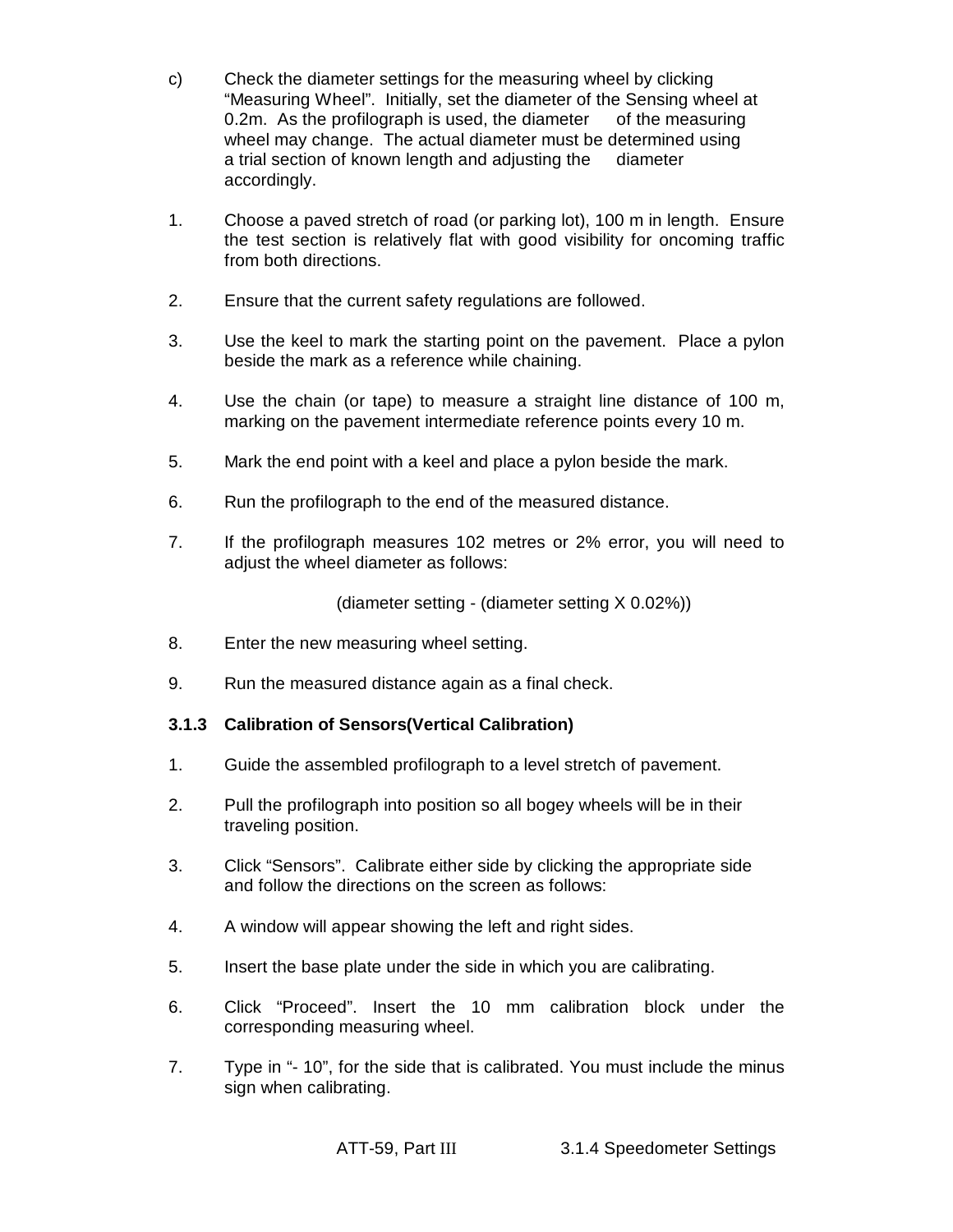- 8. Click "Proceed", with the calibration block under the corresponding measuring wheel.
- 9. Take out the calibration block and the deflection should go back to 0. If not the profilograph may need repairs.
- 10. Repeat procedure for other side.

### **3.1.4 Speedometer Settings**

1. Click "View" and "Speed Monitor". Set the speed at 5 km/hr.

Note: Excessive speed can affect the recorded readings, recording speeds should not exceed 5 km/hr.

### **3.1.5 Setting the Parameters**

- 1. FILTER is set at 3.
- 2. BLANKING BAND WIDTH specifies the width of the null bank band. This is set at 2.5 mm (half of the blanking band).
- 3. MUST GRIND Bump is the height used for the maximum allowable bump. This is set at 8 mm.
- 4. MUST FILL Dip is the depth used for the maximum allowable dip. This set at is 8 mm.
- 5. SUBLOT LENGTH. This is set at 100 m.

## **3.2 Testing a Section**

This profilograph will simultaneously test both the outer and inner wheel paths. Only the PrI of the outer wheel path is necessary unless it fails the PrI specification but both are recorded anyway. In this case, the PrI is the average of the two wheel paths.

- 1. To record a test section, assemble the apparatus according to the Paveset manual and start the computer program.
- 2. Ensure that all current safety regulations are followed.
- 3. Click "Go to" and "Trace Recorder"

4. To view location notes, click "View" and "Location Notes". This allows the operator to enter miscellaneous project data.

 NOTE: These notes must be entered before profiling. Any attempt to change them later makes printing the results difficult. The results and notes are read-only after the document has been saved.

5. To record a run, pull the profilograph into position.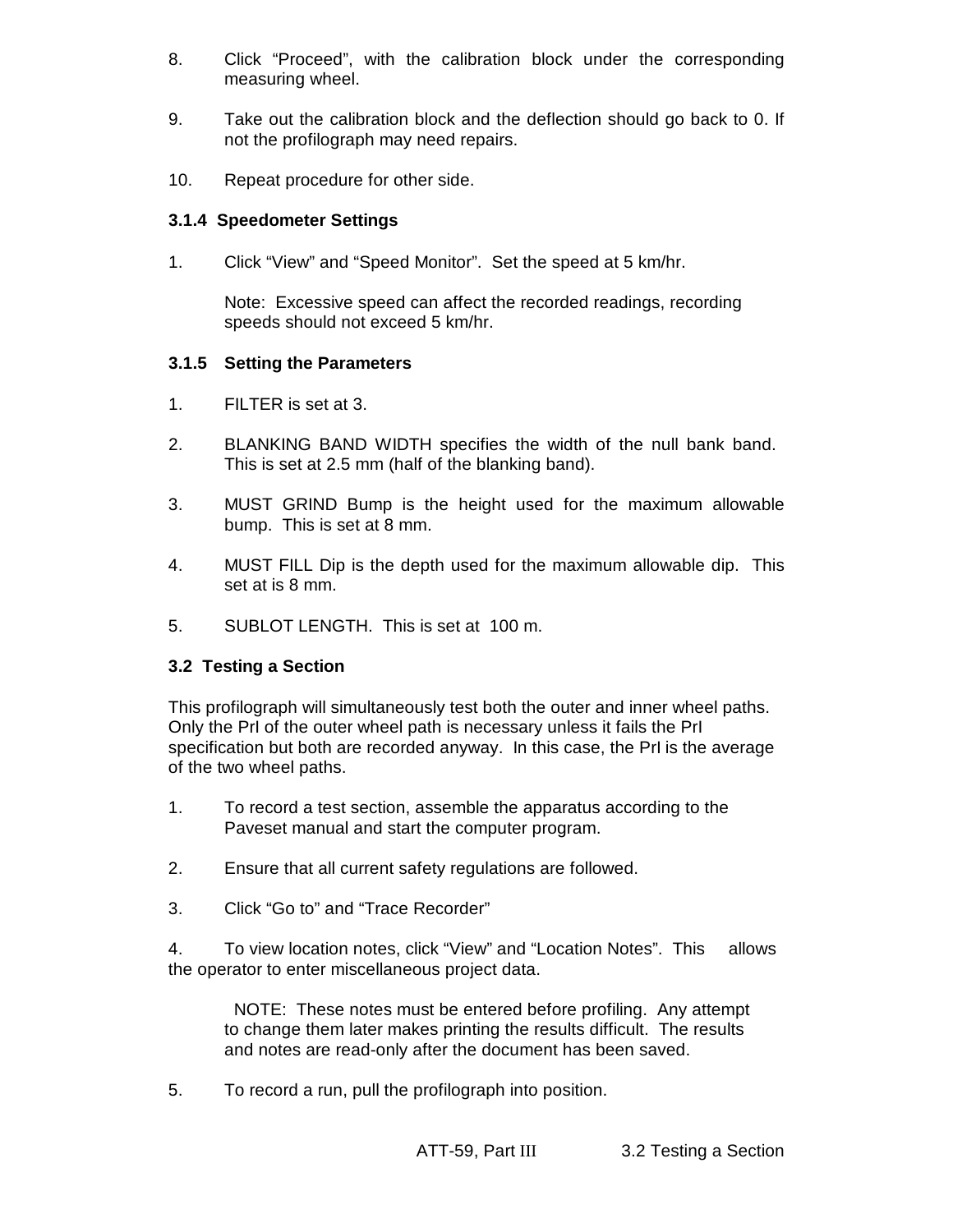- 6. Click the "Start Recording" button.
- 7. Enter the current station and whether they are increasing or decreasing. "Ready" should appear and you may begin pulling.
- 8. If you wish to adjust stations, stop the profilograph and click adjust station.
- 9. When the end is reached, click "end Recording" and save the run.
- 10. File names are saved in a time and date format.

Example: 04161544.97 means April 16, 1997 at 3:44 PM

- 11. If you go back to the Trace Viewer you can see the trace.
- 12. When a section to be tested does not begin or end on a 100 m station, there will be an overlap in the testing.
	- EXAMPLE: The section to be tested is 0+140 to 2+100. The first run would be from 0+140 to 0+240. The second run would be from 0+200 to 2+100.
- 13. Print the profilograms of all sublots from the computer and properly describe and label the prints.
- 14. All bumps and dips on the profilogram print shall be checked and identified with the bump template. Must Grind/Must Fill areas are identified on a separate report. This report can only be used locate potential bumps or dips as they must be checked on the profilogram using the bump/dip template, as some of these bumps or dips may not exceed the specification requirements.

## **3.2.1 Bump Locations**

Due to the profilograph design the profilograph trace may show a bump as a dip/bump/dip (dips will produce the opposite effect). In both these cases the leading/trailing bump or dip was caused by the front of the profilograph following the actual profile while the trace records the centre sensing wheel position in relation to the frame. Therefore, to ensure proper identification of bumps or dips the profilograph traces must be manually reviewed. ATT 59, Part II, outlines this procedure.

Once a list of bumps and dips is compiled and repairs completed the sublots must be retested to determine final sublot PrI and the number bumps or dips in need of further repair.

# **4.0 HINTS AND PRECAUTIONS**

1. Ensure that the beginning and end stations have been properly entered or you will get unusual and incoherent output.

ATT-59, Part III 4.0 (Hints and

Precautions)